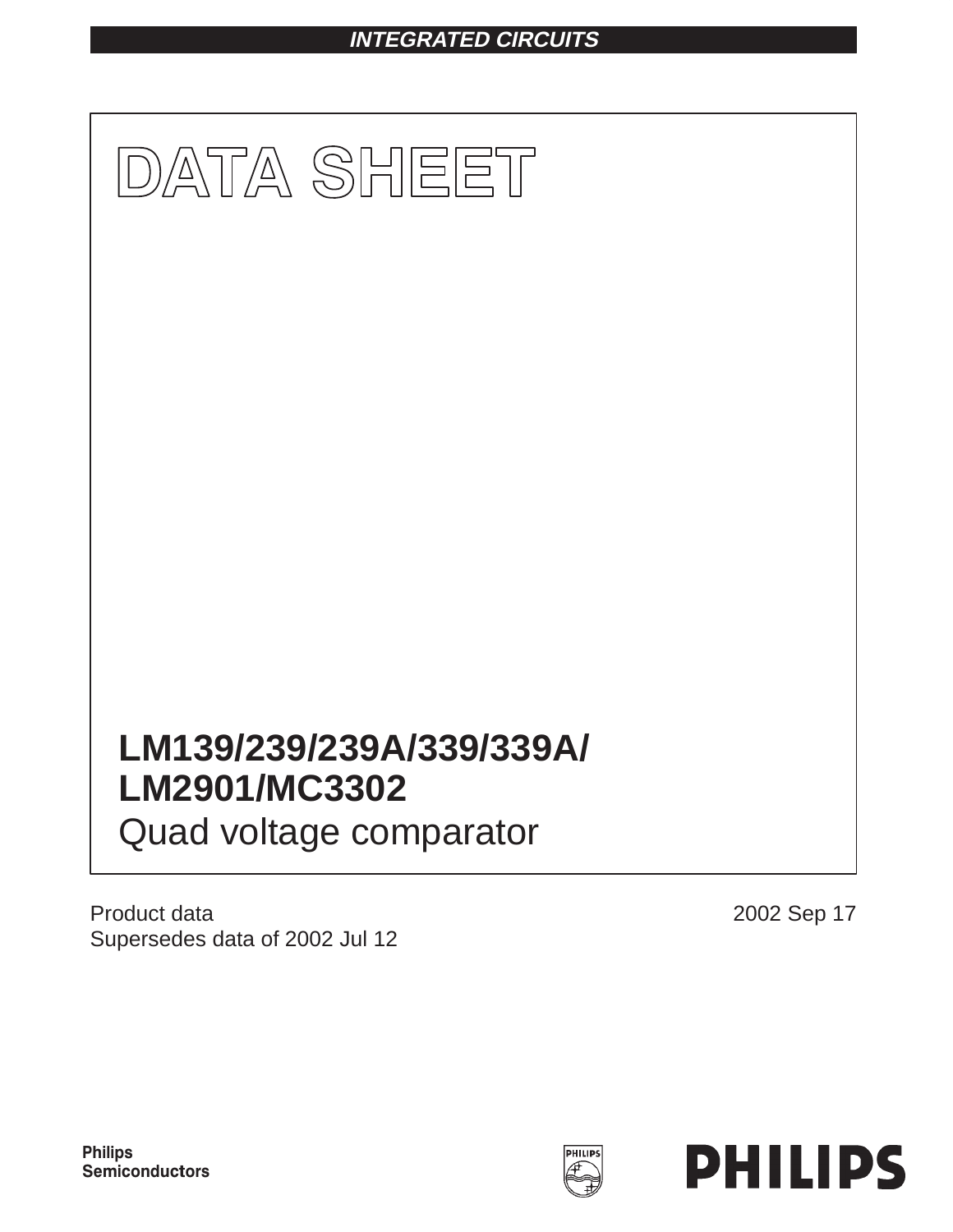## **LM139/239/239A/339/339A/ LM2901/MC3302 Quad voltage comparator**

## **DESCRIPTION**

The LM139 series consists of four independent precision voltage comparators, with an offset voltage specification as low as 2.0 mV max for each comparator, which were designed specifically to operate from a single power supply over a wide range of voltages. Operation from split power supplies is also possible and the low power supply current drain is independent of the magnitude of the power supply voltage. These comparators also have a unique characteristic in that the input common-mode voltage range includes ground, even though they are operated from a single power supply voltage.

The LM139 series was designed to directly interface with TTL and CMOS. When operated from both plus and minus power supplies, the LM139 series will directly interface with MOS logic where their low power drain is a distinct advantage over standard comparators.

### **FEATURES**

- Wide single supply voltage range 2.0  $V_{DC}$  to 32  $V_{DC}$  or dual supplies  $\pm 1.0$  V<sub>DC</sub> to  $\pm 16$  V<sub>DC</sub>
- Very low supply current drain (0.8 mA) independent of supply voltage (1.0 mW/comparator at 5.0  $V_{DC}$ )
- Low input biasing current 25 nA
- Low input offset current ±5 nA and offset voltage
- Input common-mode voltage range includes ground
- Differential input voltage range equal to the power supply voltage
- Low output 250 mV at 4 mA saturation voltage
- Output voltage compatible with TTL, DTL, ECL, MOS and CMOS logic systems

## **APPLICATIONS**

- A/D converters
- Wide range VCO
- MOS clock generator
- High voltage logic gate
- Multivibrators

## **PIN CONFIGURATION**



**Figure 1. Pin Configuration**

## **EQUIVALENT CIRCUIT**



**Figure 2. Equivalent Circuit**

## **ORDERING INFORMATION**

| <b>DESCRIPTION</b>                                       | <b>TEMPERATURE RANGE</b> | <b>ORDER CODE</b> | DWG#     |
|----------------------------------------------------------|--------------------------|-------------------|----------|
| 14-Pin Plastic Dual In-Line Package (DIP)                | $-55$ °C to +125 °C      | <b>LM139N</b>     | SOT27-1  |
| 14-Pin Plastic Small Outline (SO) Package                | $-25$ °C to +85 °C       | LM239D            | SOT108-1 |
| 14-Pin Plastic Dual In-Line Package (DIP)                | $-25$ °C to +85 °C       | <b>LM239N</b>     | SOT27-1  |
| 14-Pin Plastic Dual In-Line Package (DIP)                | $-25$ °C to +85 °C       | LM239AN           | SOT27-1  |
| 14-Pin Plastic Small Outline (SO) Package                | $-40$ °C to +125 °C      | LM2901D           | SOT108-1 |
| 14-Pin Plastic Dual In-Line Package (DIP)                | $-40$ °C to +125 °C      | LM2901N           | SOT27-1  |
| 14-Pin Plastic Thin Shrink Small Outline Package (TSSOP) | $-40$ °C to +125 °C      | LM2901DH          | SOT402-1 |
| 14-Pin Plastic Small Outline (SO) Package                | 0 °C to +70 °C           | LM339AD           | SOT108-1 |
| 14-Pin Plastic Dual In-Line Package (DIP)                | 0 °C to +70 °C           | LM339AN           | SOT27-1  |
| 14-Pin Plastic Small Outline (SO) Package                | 0 °C to +70 °C           | LM339D            | SOT108-1 |
| 14-Pin Plastic Thin Shrink Small Outline Package (TSSOP) | 0 °C to +70 °C           | LM339DH           | SOT402-1 |
| 14-Pin Plastic Dual In-Line Package (DIP)                | 0 °C to +70 °C           | <b>LM339N</b>     | SOT27-1  |
| 14-Pin Plastic Small Outline (SO) Package                | $-40$ °C to +85 °C       | MC3302D           | SOT108-1 |
| 14-Pin Plastic Dual In-Line Package (DIP)                | $-40$ °C to +85 °C       | MC3302N           | SOT27-1  |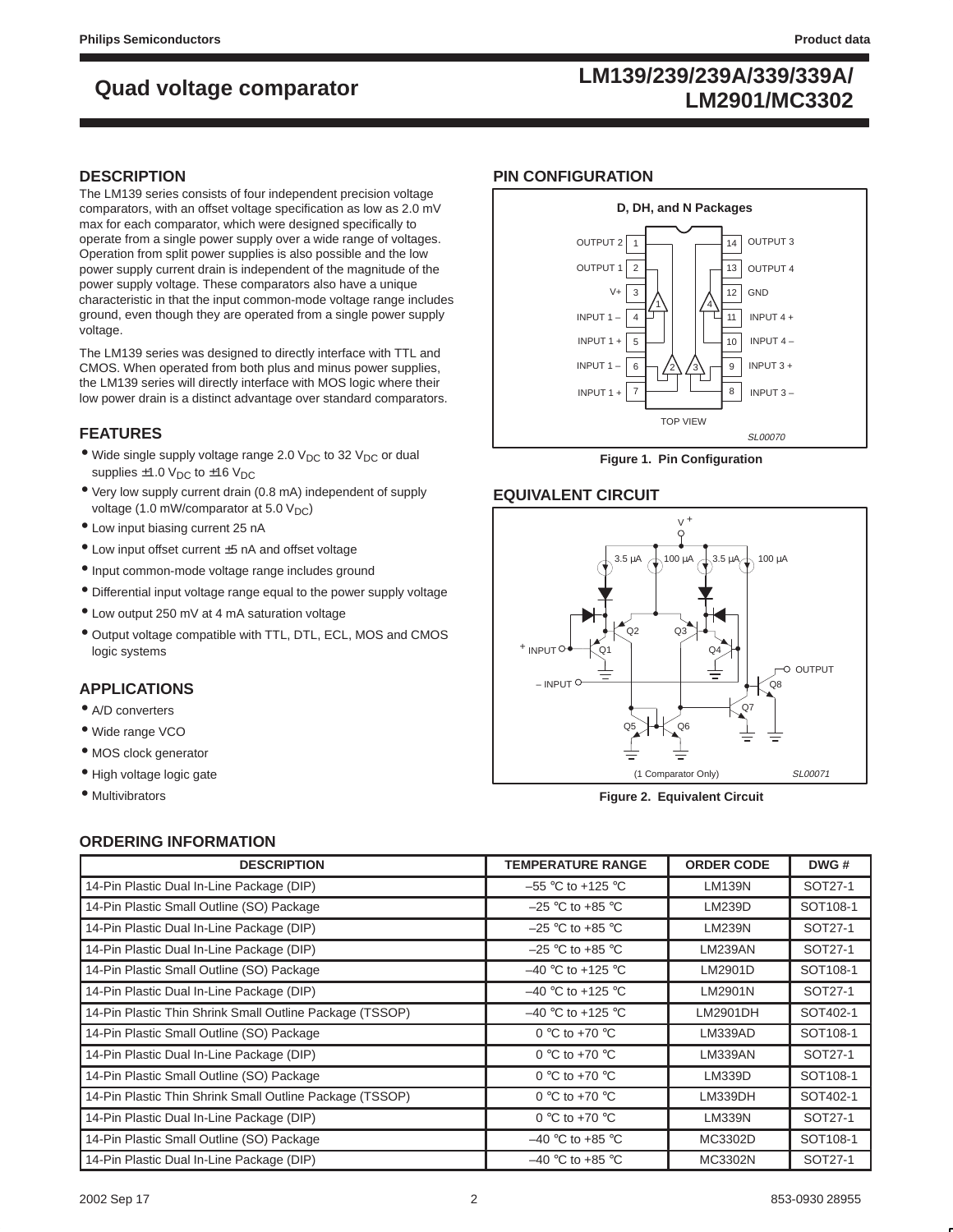### **ABSOLUTE MAXIMUM RATINGS**

| <b>SYMBOL</b>    | <b>PARAMETER</b>                                                                                              | <b>RATING</b>                                                                        | <b>UNIT</b>                                                                 |
|------------------|---------------------------------------------------------------------------------------------------------------|--------------------------------------------------------------------------------------|-----------------------------------------------------------------------------|
| $V_{\rm CC}$     | V <sub>CC</sub> supply voltage                                                                                | 32 or $\pm 16$                                                                       | $V_{DC}$                                                                    |
| <b>VDIFF</b>     | Differential input voltage                                                                                    | 32                                                                                   | $V_{DC}$                                                                    |
| $V_{IN}$         | Input voltage                                                                                                 | $-0.3$ to $+32$                                                                      | $V_{DC}$                                                                    |
| $P_D$            | Maximum power dissipation, $T_{amb} = 25 °C$ (still–air) <sup>1</sup><br>N package<br>D package<br>DH package | 1420<br>1040<br>762                                                                  | mW<br>mW<br>mW                                                              |
|                  | Output short-circuit to ground <sup>2</sup>                                                                   | Continuous                                                                           |                                                                             |
| <sup>I</sup> IN  | Input current $(V_{IN} < -0.3 V_{DC})^3$                                                                      | 50                                                                                   | mA                                                                          |
| $T_{amb}$        | Operating temperature range<br>LM139<br>LM239/239A<br>LM339/339A<br>LM2901<br>MC3302                          | $-55$ to $+125$<br>$-25$ to $+85$<br>0 to $+70$<br>$-40$ to $+125$<br>$-40$ to $+85$ | $^{\circ}C$<br>$^{\circ}C$<br>$\rm ^{\circ}C$<br>$^{\circ}C$<br>$^{\circ}C$ |
| $T_{\text{stg}}$ | Storage temperature range                                                                                     | $-65$ to $+150$                                                                      | $^{\circ}$ C                                                                |
| $T_{sld}$        | Lead soldering temperature (10 sec max)                                                                       | 230                                                                                  | $^{\circ}$ C                                                                |

**NOTES:**

1. Derate above 25 °C, at the following rates:

N Package at 11.4 mW/°C

D Package at 8.3 mW/°C

DH Package at 6.1 mW/°C

2. Short circuits from the output to V+ can cause excessive heating and eventual destruction. The maximum output current is approximately 20 mA independent of the magnitude of V+.

3. This input current will only exist when the voltage at any of the input leads is driven negative. It is due to the collector–base junction of the input PNP transistors becoming forward biased and thereby acting as input diode clamps. In addition to this diode action, there is also lateral NPN parasitic transistor action on the IC chip. This transistor action can cause the output voltages of the comparators to go to the V+ voltage level (or to ground for a large overdrive) for the time duration that an input is driven negative. This is not destructive and normal output states will reestablish when the input voltage, which was negative, again returns to a value greater than  $-0.3$  V<sub>DC</sub>.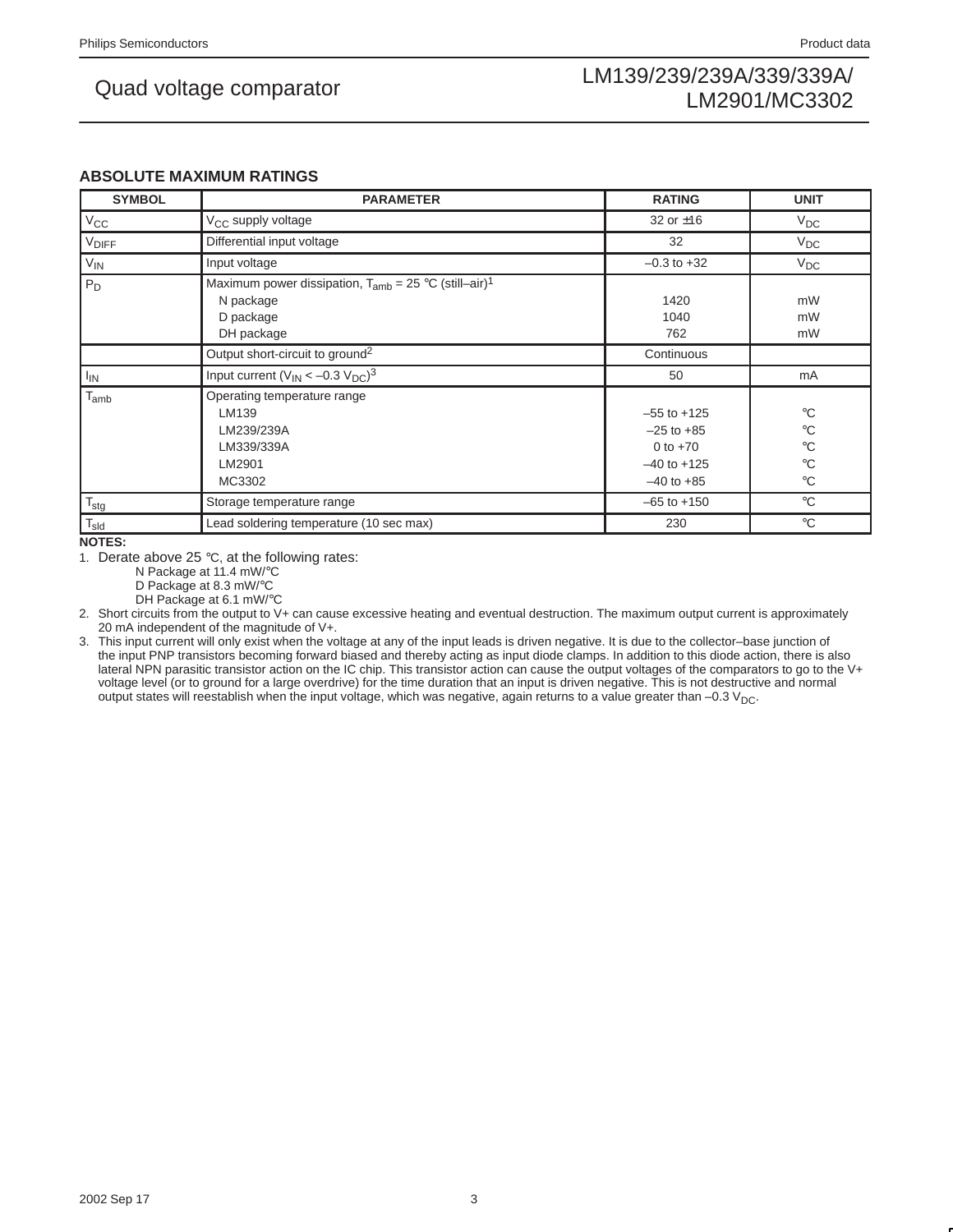## **DC AND AC ELECTRICAL CHARACTERISTICS**

V+ = 5 V<sub>DC</sub>; LM139: –55 °C ≤ T<sub>amb</sub> ≤ +125 °C; LM239/239A: –25 °C ≤ T<sub>amb</sub> ≤ +85 °C; LM339/339A: 0 °C ≤ T<sub>amb</sub> ≤ +70 °C; LM2901: –40 °C ≤ T<sub>amb</sub> ≤ +125 °C; MC3302: –40 °C ≤ T<sub>amb</sub> ≤ +85 °C, unless otherwise specified.

| <b>SYMBOL</b>     | <b>PARAMETER</b>                        | <b>TEST CONDITIONS</b>                                                                                                                          | LM239A/339A |            |             | <b>UNIT</b> |
|-------------------|-----------------------------------------|-------------------------------------------------------------------------------------------------------------------------------------------------|-------------|------------|-------------|-------------|
|                   |                                         |                                                                                                                                                 |             | <b>Typ</b> | Max         |             |
|                   |                                         | $T_{amb}$ = 25 °C                                                                                                                               |             | ±1.0       | $\pm 2.0$   | mV          |
| $V_{OS}$          | Input offset voltage <sup>2</sup>       | Over temp.                                                                                                                                      |             |            | ±4.0        | mV          |
|                   | Input common-mode voltage               | $T_{amb} = 25 °C$                                                                                                                               | 0           |            | $V + -1.5$  | $\vee$      |
| $V_{CM}$          | range $3$                               | Over temp.                                                                                                                                      | 0           |            | $V + -2.0$  | V           |
| <b>VIDR</b>       | Differential input voltage <sup>1</sup> | Keep all $V_{IN} \ge 0$ $V_{DC}$ (or V– if needed)                                                                                              |             |            | $V +$       | $\vee$      |
| I <sub>BIAS</sub> | Input bias current <sup>4</sup>         | $I_{IN(+)}$ or $I_{IN(-)}$ with output in linear range<br>$T_{amb}$ = 25 °C<br>Over temp.                                                       |             | 25         | 250<br>400  | nA<br>nA    |
| $I_{OS}$          | Input offset current                    | $I_{IN(+)} - I_{IN(-)}$<br>$T_{amb}$ = 25 °C<br>Over temp.                                                                                      |             | ±5.0       | ±50<br>±150 | nA<br>nA    |
| $I_{OL}$          | Output sink current                     | $V_{IN(-)} \ge 1 V_{DC}$ ; $V_{IN}(+) = 0$ ; $V_{O} \le 1.5 V_{DC}$ ;<br>$T_{amb}$ = 25 °C                                                      | 6.0         | 16         |             | mA          |
|                   | Output leakage current                  | $V_{IN(+)} \ge 1 V_{DC}$ ; $V_{IN}(-) = 0$<br>$V_O = 5$ $V_{DC}$ ; T <sub>amb</sub> = 25 °C<br>$V_{\text{O}}$ = 30 $V_{\text{DC}}$ ; over temp. |             | 0.1        | 1.0         | nA<br>μA    |
| $I_{\rm CC}$      | Supply current                          | $R_L = \infty$ on comparators; V+ = 30 V;<br>$T_{amb} = 25 °C$                                                                                  |             | 0.8        | 2.0         | mA          |
| $A_V$             | Voltage gain                            | $R_L \ge 15 k\Omega$ ; V+ = 15 V <sub>DC</sub>                                                                                                  | 50          | 200        |             | V/mV        |
| $V_{OL}$          | Saturation voltage                      | $V_{IN(-)} \ge 1$ $V_{DC}$ ; $V_{IN(+)} = 0$ ; $I_{SINK} \le 4$ mA<br>$T_{amb}$ = 25 °C<br>Over temp.                                           |             | 250        | 400<br>700  | mV<br>mV    |
| $t_{LSR}$         | Large-signal response time              | $V_{IN}$ = TTL logic swing; $V_{REF}$ = 1.4 $V_{DC}$ ; $V_{RL}$ = 5 $V_{DC}$ ;<br>$R_1 = 5.1 k\Omega$ ; T <sub>amb</sub> = 25 °C                |             | 300        |             | ns          |
| $t_{\mathsf{R}}$  | Response time <sup>5</sup>              | $V_{RL} = 5 V_{DC}$ ; R <sub>L</sub> = 5.1 kΩ; T <sub>amb</sub> = 25 °C                                                                         |             | 1.3        |             | $\mu s$     |

See notes at the end of the Electrical Characteristics.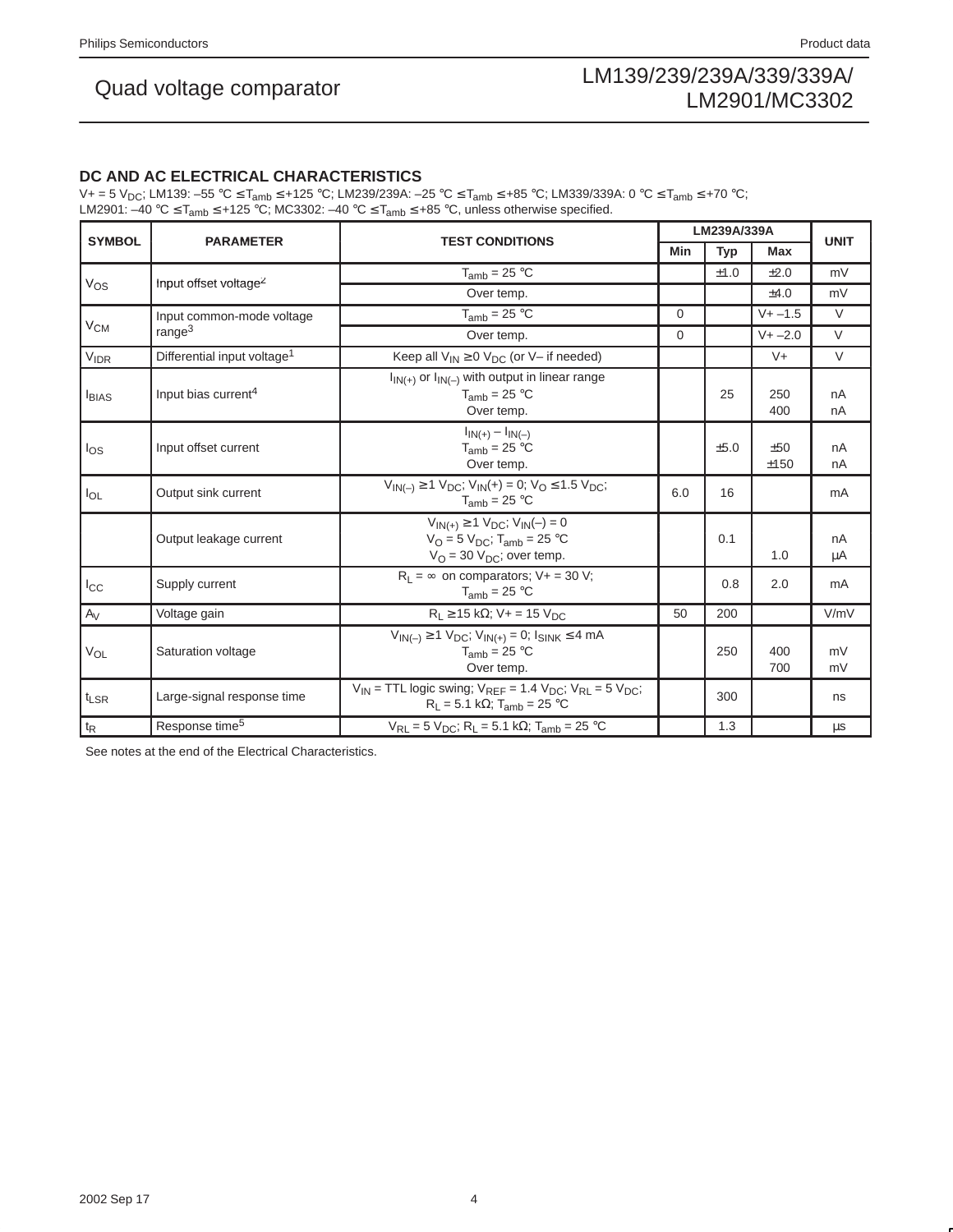## **DC AND AC ELECTRICAL CHARACTERISTICS** (continued)

V+ = 5 V<sub>DC</sub>; LM139: –55 °C ≤ T<sub>amb</sub> ≤ +125 °C; LM239/239A: –25 °C ≤ T<sub>amb</sub> ≤ +85 °C; LM339/339A: 0 °C ≤ T<sub>amb</sub> ≤ +70 °C; LM2901: –40 °C ≤ T<sub>amb</sub> ≤ +125 °C; MC3302: –40 °C ≤ T<sub>amb</sub> ≤ +85 °C, unless otherwise specified.

| <b>SYMBOL</b>    | <b>PARAMETER</b>                        | <b>TEST CONDITIONS</b>                                                                                                                |          | <b>LM139</b> |             |            | LM239/339 |             | <b>UNIT</b> |  |
|------------------|-----------------------------------------|---------------------------------------------------------------------------------------------------------------------------------------|----------|--------------|-------------|------------|-----------|-------------|-------------|--|
|                  |                                         |                                                                                                                                       | Min      | <b>Typ</b>   | Max         | <b>Min</b> | Typ       | Max         |             |  |
|                  | Input offset voltage <sup>2</sup>       | $T_{amb}$ = 25 °C                                                                                                                     |          | ±2.0         | ±5.0        |            | ±2.0      | ±5.0        | mV          |  |
| $V_{OS}$         |                                         | Over temp.                                                                                                                            |          |              | $+9.0$      |            |           | $+9.0$      | mV          |  |
| $V_{CM}$         | Input common-mode                       | $T_{amb}$ = 25 °C                                                                                                                     | $\Omega$ |              | $V + -1.5$  | $\Omega$   |           | $V + -1.5$  | $\vee$      |  |
|                  | voltage range <sup>3</sup>              | Over temp.                                                                                                                            | 0        |              | $V + -2.0$  | $\Omega$   |           | $V + -2.0$  | $\vee$      |  |
| $V_{IDR}$        | Differential input voltage <sup>1</sup> | Keep all $V_{IN} \ge 0$ $V_{DC}$ (or V- if needed)                                                                                    |          |              | $V +$       |            |           | $V +$       | $\vee$      |  |
| <b>I</b> BIAS    | Input bias current <sup>4</sup>         | $I_{IN(+)}$ or $I_{IN(-)}$ with output in linear range<br>$T_{amb}$ = 25 °C<br>Over temp.                                             |          | 25           | 100<br>300  |            | 25        | 250<br>400  | nA<br>nA    |  |
| $I_{OS}$         | Input offset current                    | $I_{IN(+)} - I_{IN(-)}$<br>$T_{amb}$ = 25 °C<br>Over temp.                                                                            |          | ±3.0         | ±25<br>±100 |            | ±5.0      | ±50<br>±150 | nA<br>nA    |  |
| $I_{OL}$         | Output sink current                     | $V_{IN(-)} \ge 1 V_{DC}$ ; $V_{IN(+)} = 0$ ;<br>$VO \le 1.5 VDC$ ;<br>$T_{amb} = 25 °C$                                               | 6.0      | 16           |             | 6.0        | 16        |             | mA          |  |
|                  | Output leakage current                  | $V_{IN(+)} \ge 1 V_{DC}$ ; $V_{IN(-)} = 0$<br>$V_{\rm O} = 5 V_{\rm DC}$ ; T <sub>amb</sub> = 25 °C<br>$V_O = 30 V_{DC}$ ; Over temp. |          | 0.1          | 1.0         |            | 0.1       | 1.0         | nA<br>μA    |  |
| $I_{\rm CC}$     | Supply current                          | $R_L = \infty$ on comparators; $V_+ = 30 V$ ;<br>$T_{amb}$ = 25 °C                                                                    |          | 0.8          | 2.0         |            | 0.8       | 2.0         | mA          |  |
| $A_V$            | Voltage gain                            | $R_1 \ge 15 k\Omega$ ; V+ = 15 V <sub>DC</sub>                                                                                        | 50       | 200          |             | 50         | 200       |             | V/mV        |  |
| $V_{OL}$         | Saturation voltage                      | $V_{IN(-)} \ge 1 V_{DC}$ ; $V_{IN(+)} = 0$ ; $I_{SINK} \le 4 mA$<br>$T_{amb}$ = 25 °C<br>Over temp.                                   |          | 250          | 400<br>700  |            | 250       | 400<br>700  | mV<br>mV    |  |
| t <sub>LSR</sub> | Large-signal response time              | $V_{IN}$ = TTL logic swing; $V_{REF}$ = 1.4 $V_{DC}$ ;<br>$V_{RL} = 5 V_{DC}$ ; R <sub>L</sub> = 5.1 kΩ;<br>$T_{amb}$ = 25 °C         |          | 300          |             |            | 300       |             | ns          |  |
| $t_{\mathsf{R}}$ | Response time <sup>5</sup>              | $V_{RL} = 5 V_{DC}$ ; R <sub>L</sub> = 5.1 kΩ;<br>$T_{amb} = 25 °C$                                                                   |          | 1.3          |             |            | 1.3       |             | $\mu s$     |  |

See notes on following page.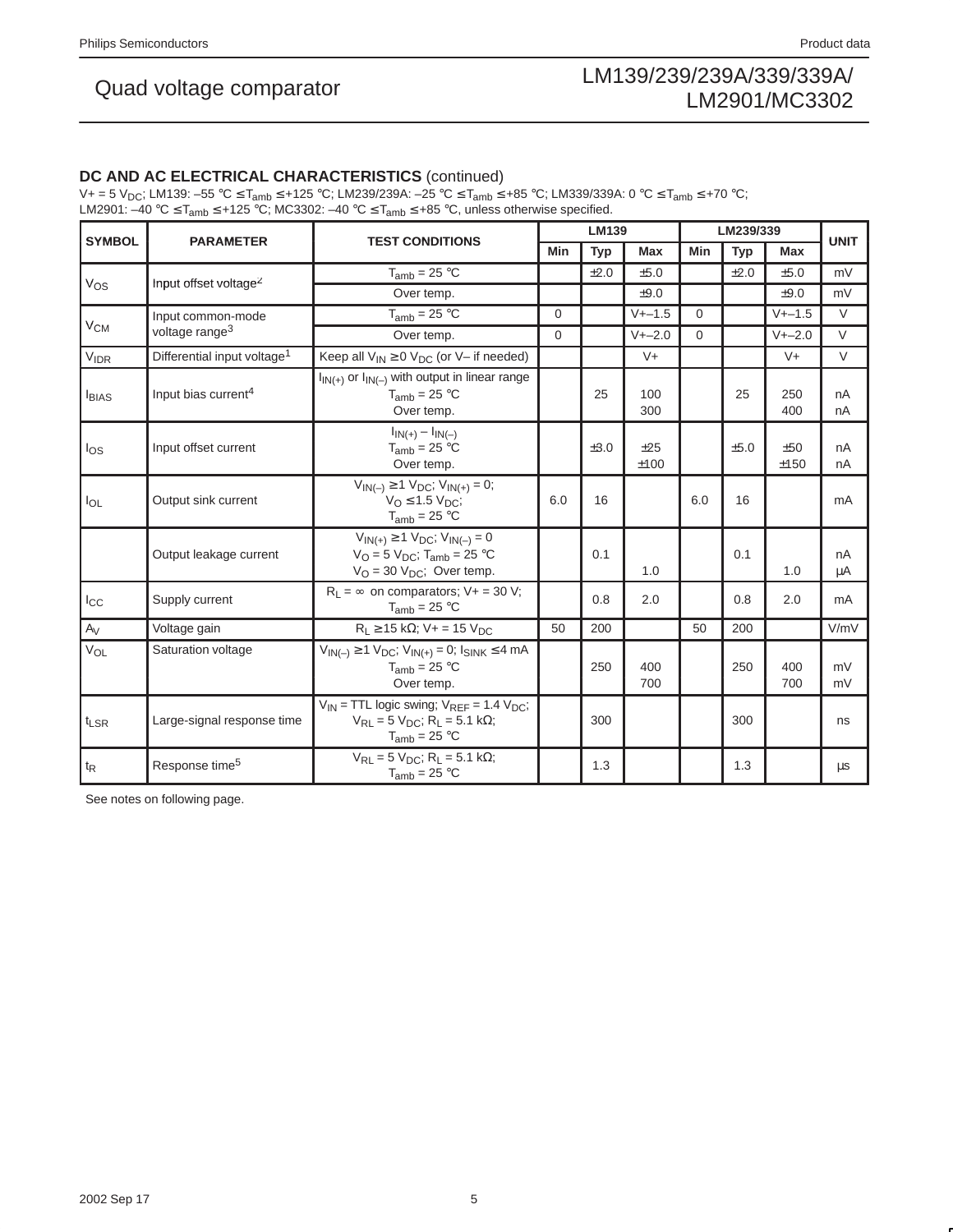# LM139/239/239A/339/339A/ Quad voltage comparator<br>LM2901/MC3302

## **DC AND AC ELECTRICAL CHARACTERISTICS** (continued)

 $V+=5$  V<sub>DC</sub>; LM139: –55 °C ≤ T<sub>amb</sub> ≤ +125 °C; LM239/239A: –25 °C ≤ T<sub>amb</sub> ≤ +85 °C; LM339/339A: 0 °C ≤ T<sub>amb</sub> ≤ +70 °C; LM2901:  $-40 °C \leq T_{amb} \leq +125 °C$ ; MC3302:  $-40 °C \leq T_{amb} \leq +85 °C$ , unless otherwise specified.

| <b>SYMBOL</b>    |                                         |                                                                                                                                             |          | LM2901    |             | MC3302   |      | <b>UNIT</b>  |          |
|------------------|-----------------------------------------|---------------------------------------------------------------------------------------------------------------------------------------------|----------|-----------|-------------|----------|------|--------------|----------|
|                  | <b>PARAMETER</b>                        | <b>TEST CONDITIONS</b>                                                                                                                      | Min      | Typ       | <b>Max</b>  | Min      | Typ  | Max          |          |
|                  |                                         | $T_{amb} = 25 °C$                                                                                                                           |          | ±2.0      | ±7.0        |          | ±3.0 | $+20$        | mV       |
| $V_{OS}$         | Input offset voltage <sup>2</sup>       | Over temp.                                                                                                                                  |          | $+9$      | ±15         |          |      | $+40$        | mV       |
|                  | Input common-mode                       | $T_{amb}$ = 25 °C                                                                                                                           | $\Omega$ |           | $V + -1.5$  | $\Omega$ |      | $V + -1.5$   | $\vee$   |
| V <sub>CM</sub>  | voltage range <sup>3</sup>              | Over temp.                                                                                                                                  | 0        |           | $V + -2.0$  | $\Omega$ |      | $V + -2.0$   | $\vee$   |
| $V_{IDR}$        | Differential input voltage <sup>1</sup> | Keep all $V_{IN} \ge 0$ $V_{DC}$ (or V- if needed)                                                                                          |          |           | $V +$       |          |      | $V +$        | $\vee$   |
| $I_{BIAS}$       | Input bias current <sup>4</sup>         | $I_{\text{IN}(+)}$ or $I_{\text{IN}(-)}$ with output in linear range<br>$T_{amb} = 25 °C$<br>Over temp.                                     |          | 25<br>200 | 250<br>500  |          | 25   | 500<br>1000  | nA<br>nA |
| $I_{OS}$         | Input offset current                    | $I_{IN(+)} - I_{IN(-)}$<br>$T_{amb}$ = 25 °C<br>Over temp.                                                                                  |          | ±5<br>±50 | ±50<br>±200 |          | ±5   | ±100<br>±300 | nA<br>nA |
| $I_{OL}$         | Output sink current                     | $V_{IN(-)} \ge 1 V_{DC}$ ; $V_{IN(+)} = 0$ ;<br>$V_{\text{O}} \leq 1.5 \text{ V}_{\text{DC}}$ ; T <sub>amb</sub> = 25 °C                    | 6.0      | 16        |             | 6        | 16   |              | mA       |
|                  |                                         | $V_{IN(+)} \ge 1 V_{DC}$ ; $V_{IN(-)} = 0$                                                                                                  |          |           |             |          |      |              |          |
|                  | Output leakage current                  | $V_O = 5 V_{DC}$ ; T <sub>amb</sub> = 25 °C                                                                                                 |          | 0.1       |             |          | 0.1  |              | nA       |
|                  |                                         | $V_{\Omega}$ = 30 $V_{\text{DC}}$ ; Over temp.                                                                                              |          |           | 1.0         |          |      | 1.0          | μA       |
|                  |                                         | $R_L = \infty$ on all comparators,                                                                                                          |          |           |             |          | 0.8  | 1.8          | mA       |
| $_{\rm lcc}$     | Supply current                          | $T_{amb}$ = 25 °C                                                                                                                           |          | 0.8       | 2.0         |          |      |              |          |
|                  |                                         | $R_1 = \infty$ on all comparators,<br>$V + 30V$                                                                                             |          | 1.0       | 2.5         |          |      |              | mA       |
| $A_V$            | Voltage gain                            | $R_1 \ge 15$ kΩ; V + = 15 V <sub>DC</sub>                                                                                                   | 25       | 100       |             | 2        | 100  |              | V/mV     |
| $V_{OL}$         | Saturation voltage                      | $V_{IN(-)} \ge 1 V_{DC}$ ; $V_{IN(+)} = 0$ ; $I_{SINK} \le 4mA$<br>$T_{amb}$ = 25 °C<br>Over temp.                                          |          | 400       | 400<br>700  |          | 150  | 400<br>700   | mV<br>mV |
| $t_{LSR}$        | Large-signal response time              | $V_{IN}$ = TTL logic swing;<br>$V_{REF}$ = 1.4 $V_{DC}$ ; $V_{RL}$ = 5 $V_{DC}$ ;<br>$R_L = 5.1 \text{ k}\Omega$ ; T <sub>amb</sub> = 25 °C |          | 300       |             |          | 300  |              | ns       |
| $t_{\mathsf{R}}$ | Response time <sup>5</sup>              | $V_{RL} = 5 V_{DC}$ ; R <sub>L</sub> = 5.1 kΩ;<br>$T_{amb}$ = 25 °C                                                                         |          | 1.3       |             |          | 1.3  |              | μs       |

**NOTES:**

1. Positive excursions of input voltage may exceed the power supply level by 17 V. As long as the other voltage remains within the common-mode range, the comparator will provide a proper output state. The low input voltage state must not be less than  $-0.3$  V<sub>DC</sub> (or 0.3  $V_{DC}$  below the magnitude of the negative power supply, if used).

2. At output switch point, V<sub>O</sub> ≈ 1.4 V<sub>DC</sub>, R<sub>S</sub> = 0 Ω with V+ from 5 V<sub>DC</sub> to 30 V<sub>DC</sub>; and over the full input common-mode range (0 V<sub>DC</sub> to  $V + -1.5$   $V_{DC}$ ). Inputs of unused comparators should be grounded.

3. The input common-mode voltage or either input signal voltage should not be allowed to go negative by more than 0.3 V. The upper end of the common-mode voltage range is  $V_+$  – 1.5 V, but either or both inputs can go to 30 V<sub>DC</sub> without damage.

4. The direction of the input current is out of the IC due to the PNP input stage. This current is essentially constant, independent of the state of the output so no loading change exists on the reference or input lines.

5. The response time specified is for a 100 mV input step with a 5 mV overdrive. For larger overdrive signals, 300 ns can be obtained (see Figure 4, Typical performance characteristics).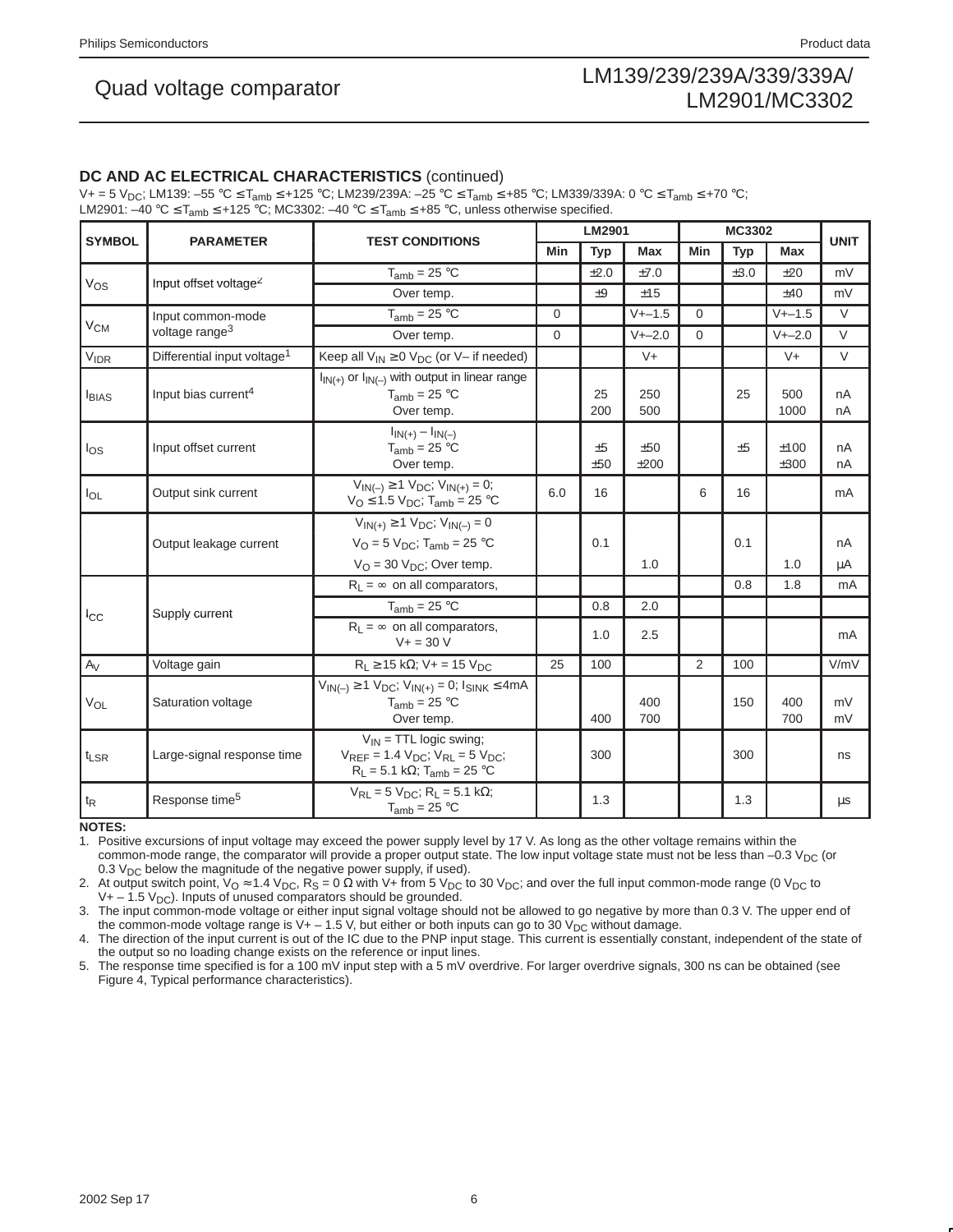## **EQUIVALENT CIRCUIT**



**Figure 3. Equivalent circuit.**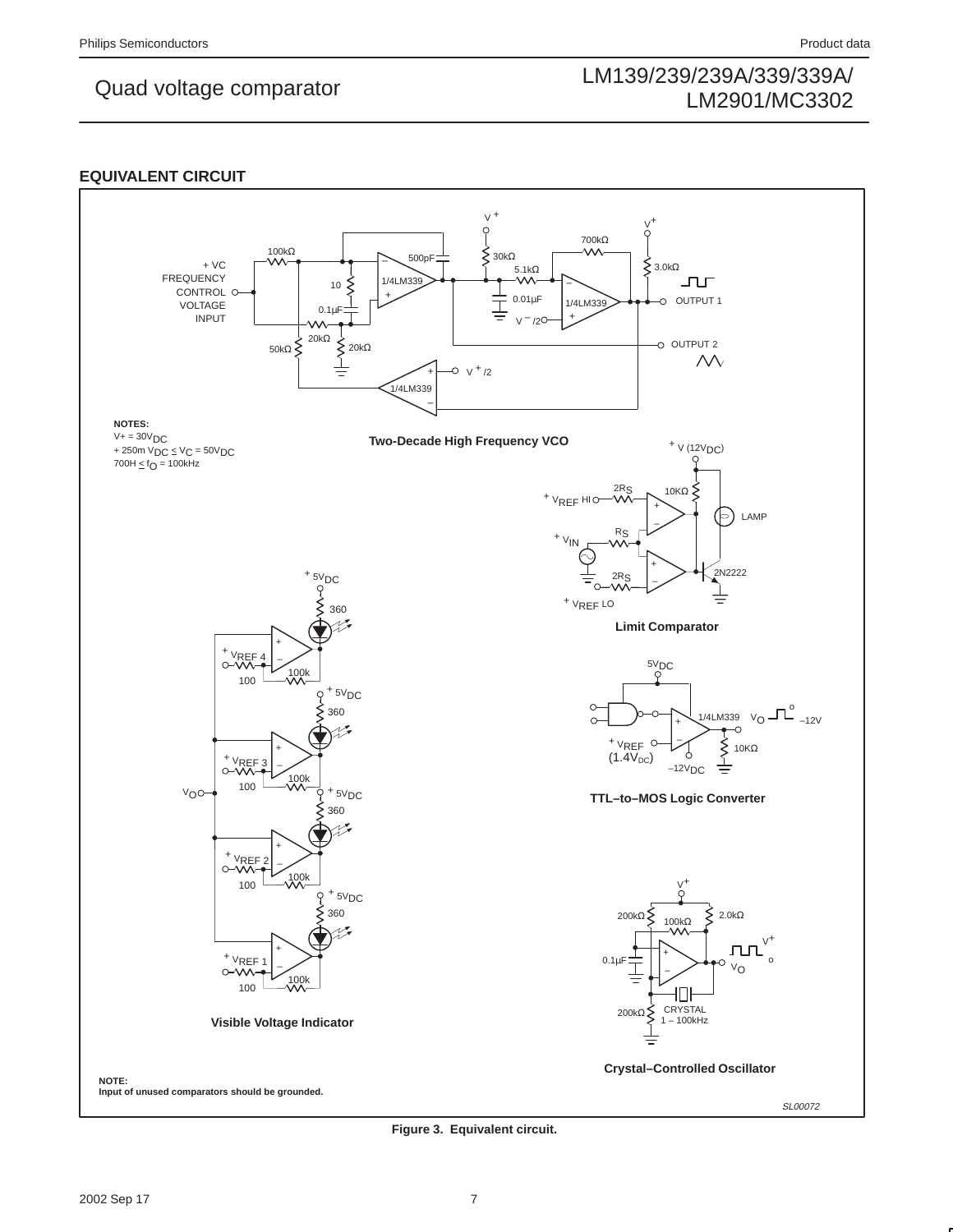## **TYPICAL PERFORMANCE CHARACTERISTICS**

![](_page_7_Figure_5.jpeg)

**Figure 4. Typical performance characteristics.**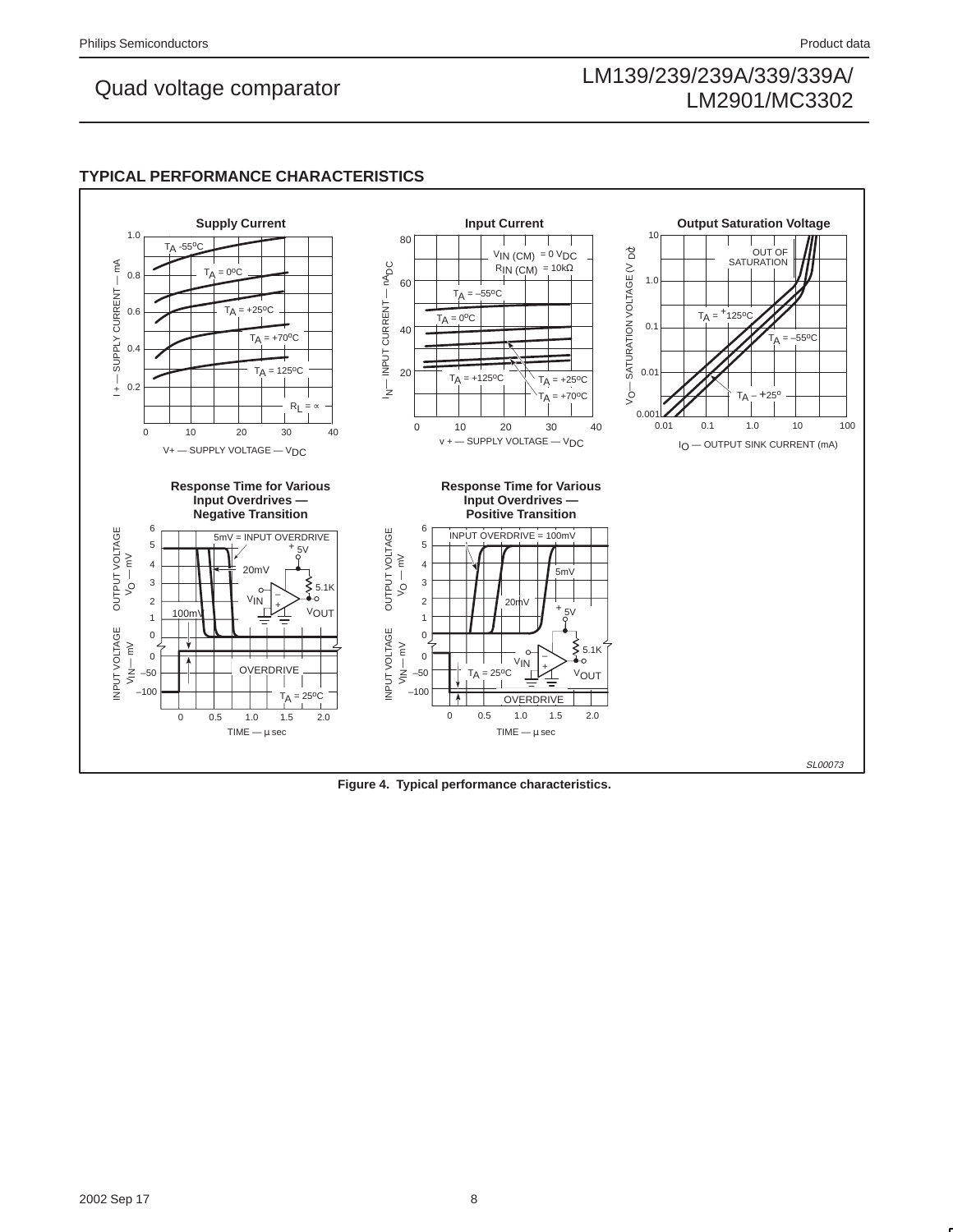![](_page_8_Figure_4.jpeg)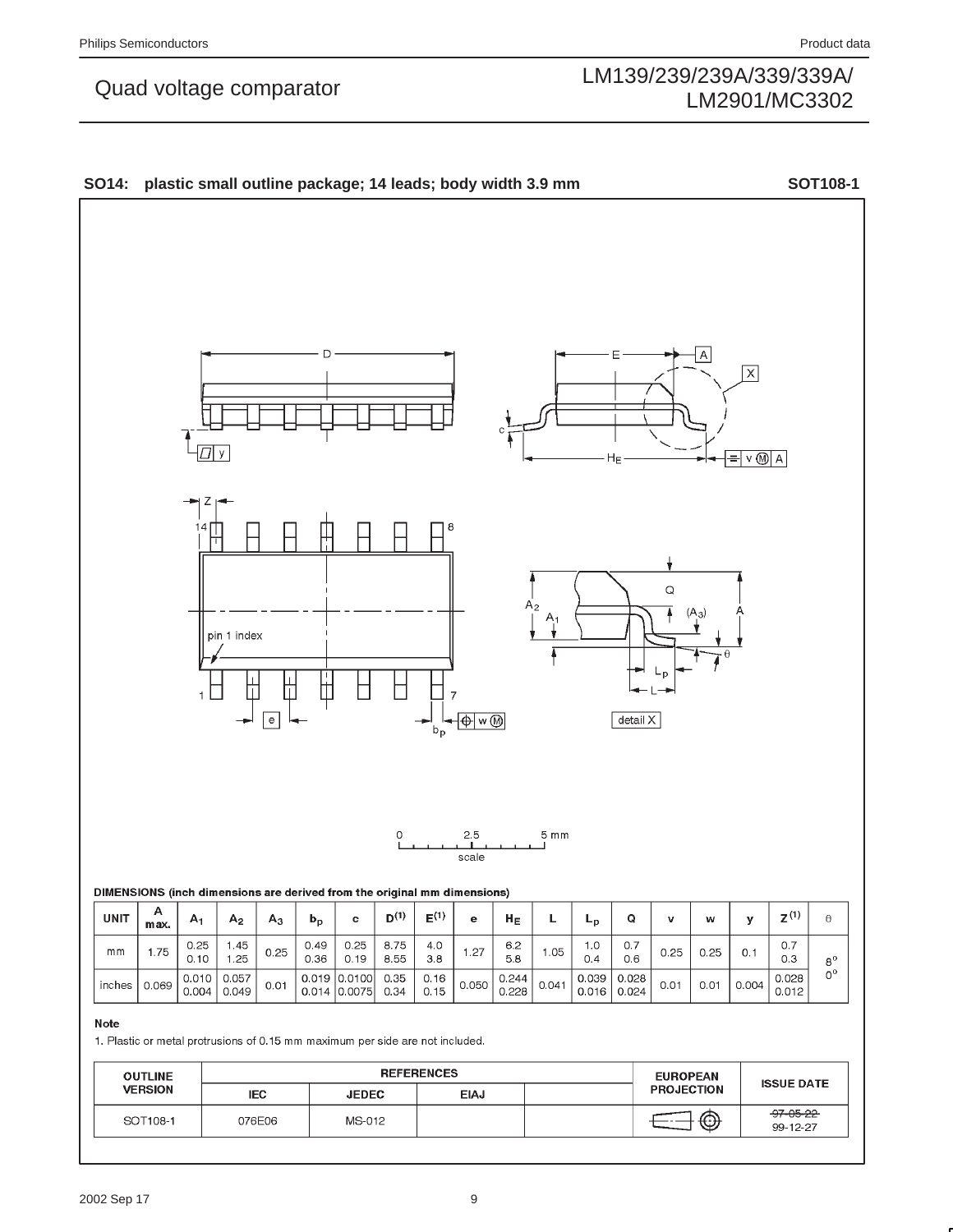$2.2\,$ 

 $0.087$ 

0.254

 $0.01$ 

# LM139/239/239A/339/339A/ Quad voltage comparator<br>LM2901/MC3302 LM2901/MC3302

## D  $M_E$ seating plane Ш ۹2  $\overline{\bigoplus}$  w $\overline{\bigoplus}$  $h_1$ (e М<sub>Н</sub> pin 1 index E  $\overline{7}$  $\mathbf 5$  $10$  mm  $\circ$ scale DIMENSIONS (inch dimensions are derived from the original mm dimensions)  $A_2$ <sub>max</sub>  $Z^{(1)}$ Α  $A_1$ <sub>min.</sub>  $D^{(1)}$  $E^{(1)}$ **UNIT**  $\mathsf{L}% _{0}\left( \mathsf{L}_{0}\right) ^{T}=\mathsf{L}_{0}\left( \mathsf{L}_{0}\right) ^{T}$  $\mathbf b$  $M_{E}$  $M_H$  $b_1$  $\mathbf c$  $\mathbf{e}% _{t}\left( t\right)$  $\mathsf{W}% _{T}=\mathsf{W}_{T}\!\left( a,b\right) ,\ \mathsf{W}_{T}=\mathsf{W}_{T}$  $e<sub>1</sub>$  $max.$  $\overline{\text{max}}$ . 1.73  $0.53$ 0.36 19.50 6.48  $3.60$ 8.25  $10.0$

**DIP14: plastic dual in-line package; 14 leads (300 mil) SOT27-1**

|--|

 $mm$ 

inches

 $4.2$ 

 $0.17$ 

 $0.51$ 

 $0.020$ 

1. Plastic or metal protrusions of 0.25 mm maximum per side are not included.

 $1.13$ 

0.068

 $0.044$ 

0.38

 $0.021$ 

 $0.015$ 

 $0.23$ 

 $0.014$ 

 $0.009$ 

 $3.2\,$ 

 $0.13$ 

| <b>OUTLINE</b> | <b>REFERENCES</b> |              |             | <b>EUROPEAN</b> | <b>ISSUE DATE</b> |                             |
|----------------|-------------------|--------------|-------------|-----------------|-------------------|-----------------------------|
| <b>VERSION</b> | <b>IEC</b>        | <b>JEDEC</b> | <b>EIAJ</b> |                 | <b>PROJECTION</b> |                             |
| SOT27-1        | 050G04            | MO-001       | SC-501-14   |                 | ⊕                 | $-95 - 03 - 11$<br>99-12-27 |

18.55

 $0.77$ 

 $0.73$ 

6.20

 $0.26$ 

 $0.24$ 

2.54

 $0.10$ 

7.62

 $0.30$ 

 $3.05$ 

 $0.14$ 

 $0.12$ 

7.80

 $0.32$ 

 $0.31$ 

8.3

0.39

0.33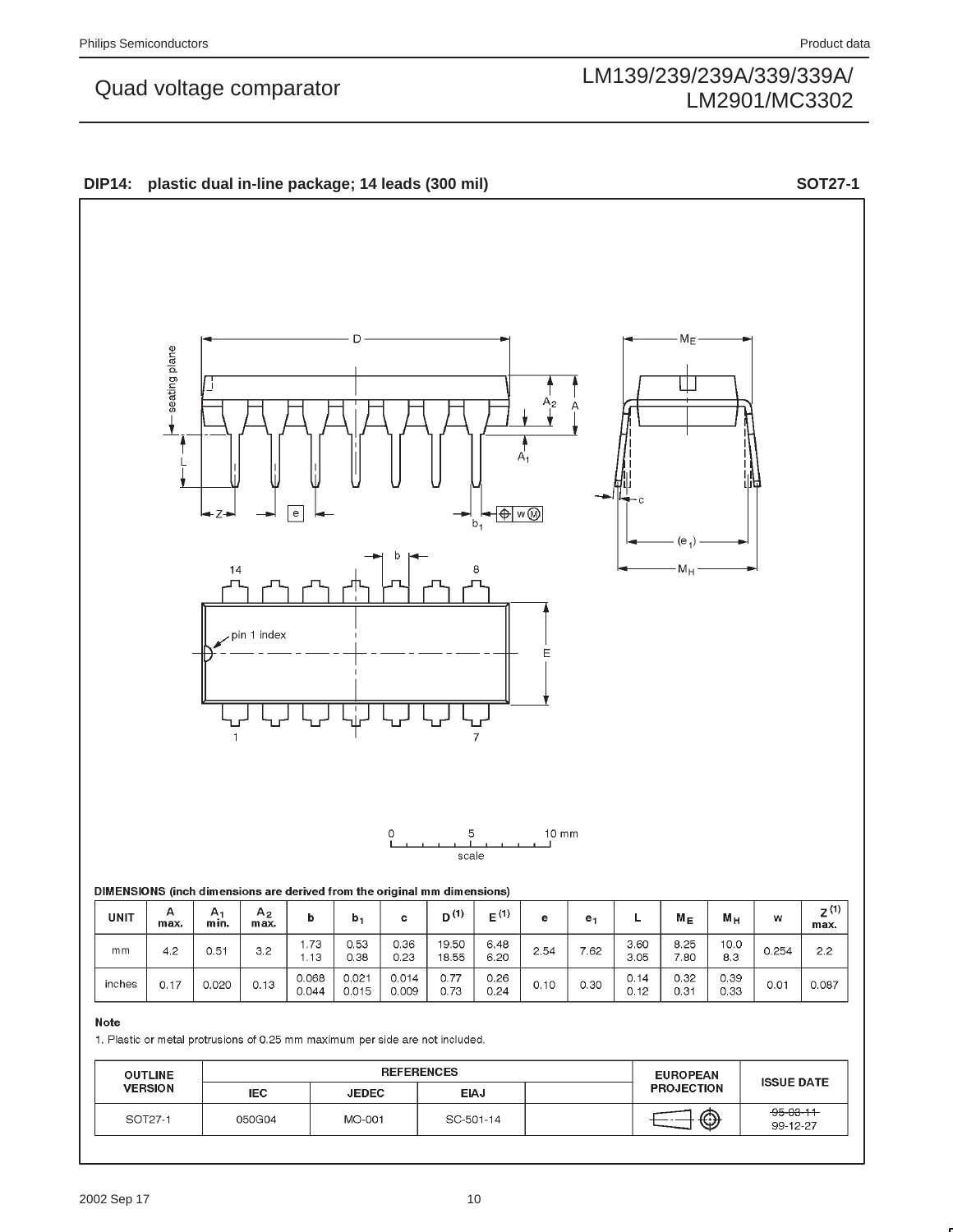![](_page_10_Figure_4.jpeg)